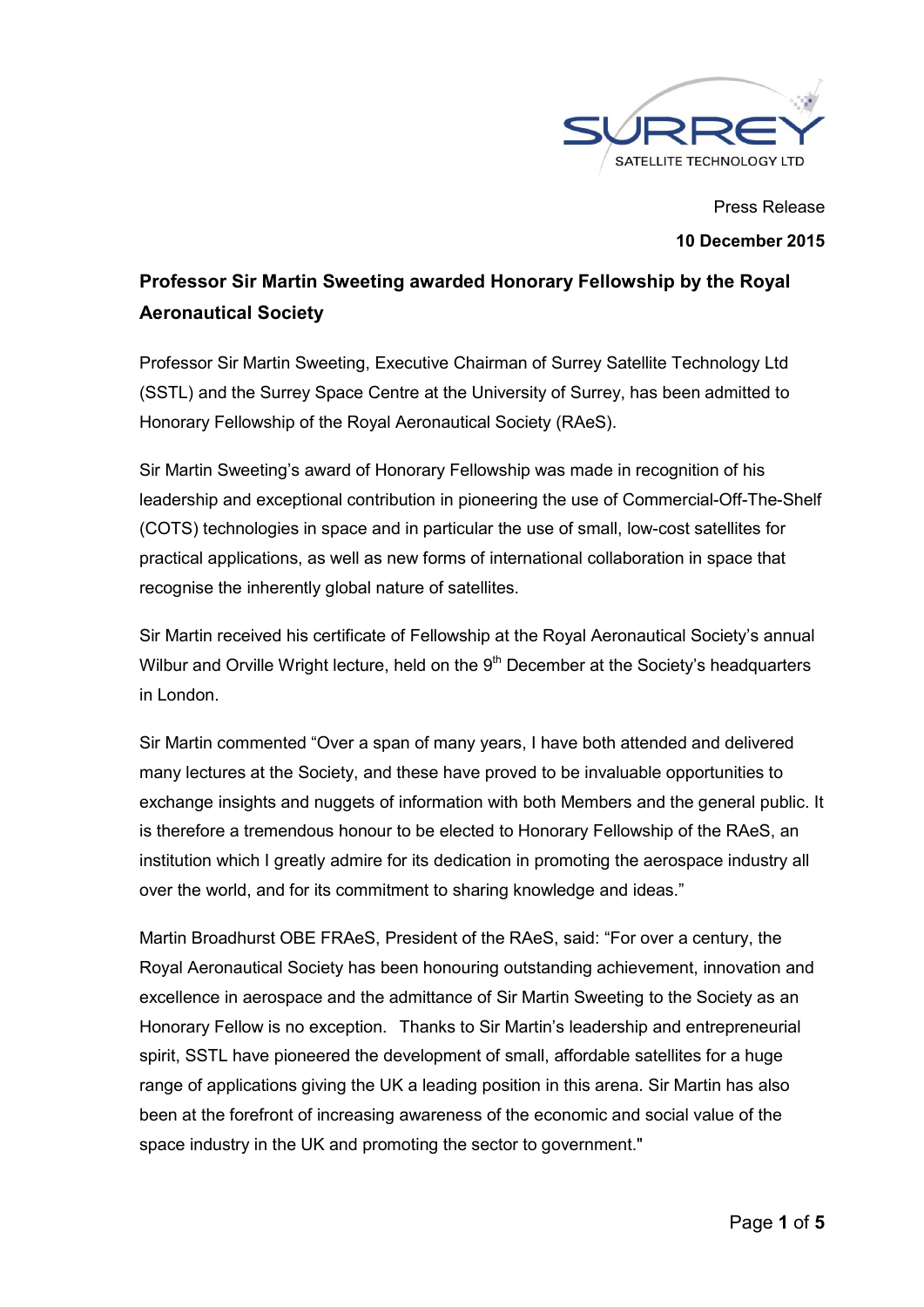

### **Notes to editor:**

**Accompanying full resolution images for this press release can be downloaded at**  www.sstl.co.uk/News-and-Events/2015-News-Archive/Professor-Sir-Martin-Sweetingawarded-Honorary-Fel



**Martin Broadhurst, President of the RAeS, presenting the Honorary Fellowship to Sir Martin Sweeting, on 9 December 2015 at the Society's Headquarters in London.**



**Professor Sir Martin Sweeting**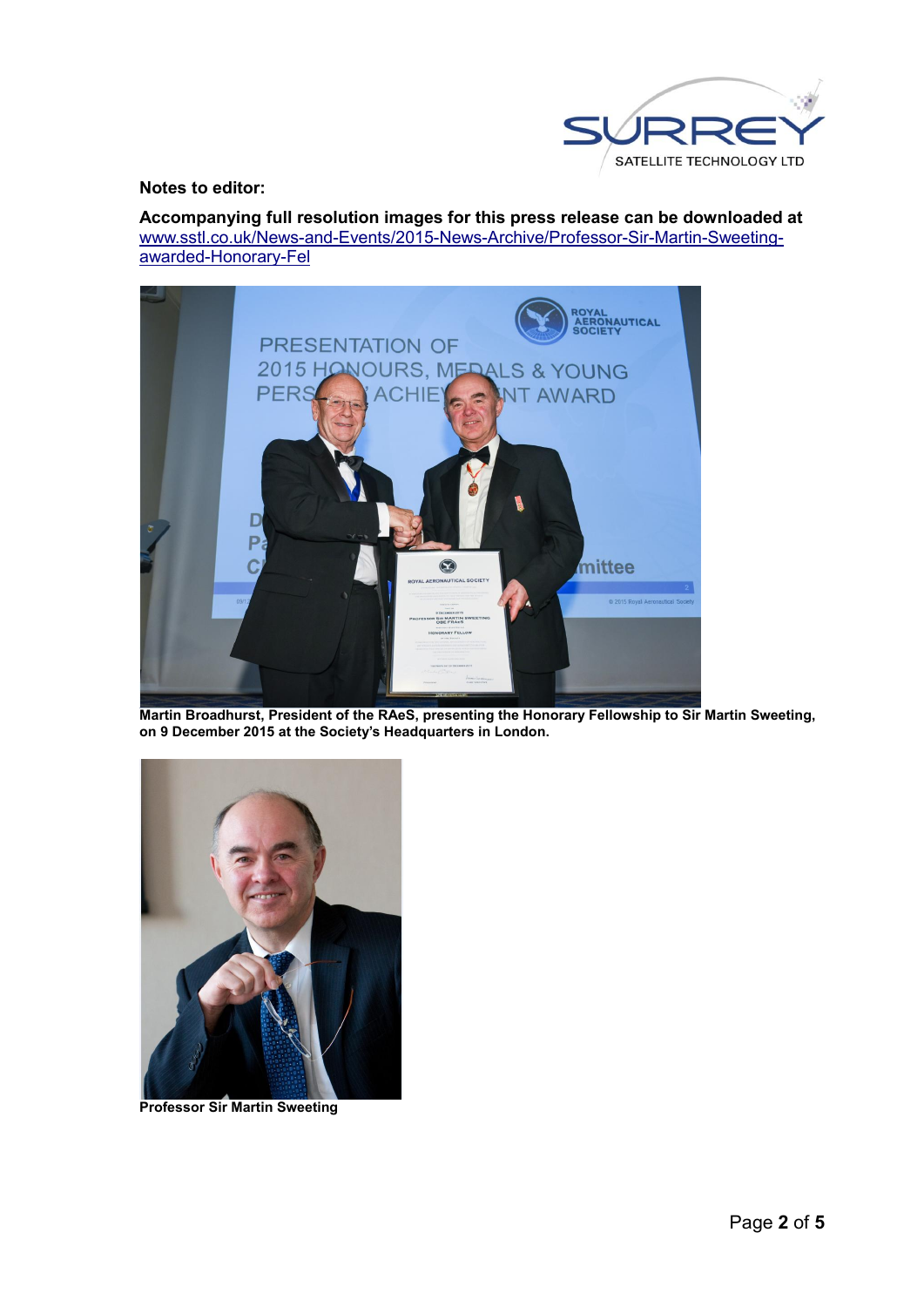

**This press release can be viewed, shared, or downloaded as a Word or PDF document at** www.sstl.co.uk/News-and-Events/2015-News-Archive/Professor-Sir-Martin-Sweeting-awarded-Honorary-Fel

**Press Contact:** Joelle Sykes, Communications Manager, SSTL Tel: +44 (0)1483 804243 Mob: 07775 000853 Email: j.sykes@sstl.co.uk

#### **About Sir Martin Sweeting OBE, FRS, FRAeS, FREng, FIET**

Sir Martin has a BSc in electronics and PhD in radio engineering from the University of Surrey (UK) and is the founder and Executive Chairman of Surrey Satellite Technology Ltd. (SSTL). Following two experimental 'microsatellites' built by his research team at the University of Surrey and launched in 1981 & 1984, he pioneered rapid-response, low-cost and highly-capable small satellites utilising modern consumer electronics to 'change the economics of space' and has established the UK at the forefront of this new field.

In 1985 he formed a spin-off University company (SSTL) that has since has grown to 550 staff with annual revenues exceeding £100M and exports of over £0.5Bn. SSTL has built and launched 48 small satellites – including the international Disaster Monitoring Constellation (DMC) and the first Galileo navigation satellite (GIOVE-A) for ESA – and currently has 13 new small satellites under construction, including the Company's first geostationary telecommunications satellite for EutelSAT, alongside building the 22 satellite navigation payloads for the European Galileo constellation. In 2015, SSTL launched a constellation of three high-resolution (1-metre) Earth Observation mini-satellites and is preparing a low-cost medium-resolution SAR minisatellite (NovaSAR) for launch in 2016. SSTL has also developed a highly successful satellite know-how transfer and training programme with long-term collaborative partnerships with 18 countries – particularly enabling emerging space nations achieve their first space missions and thus to access space directly to benefit their environment and economies. .

Sir Martin also chairs the Surrey Space Centre comprising around 100 researchers investigating advanced small satellite concepts and techniques and which acts as the research laboratory for SSTL – an exemplar of real academic-commercial synergy. The SSC collaborated with SSTL on the world's first 'smartphone' nanosatellite, STRaND-1,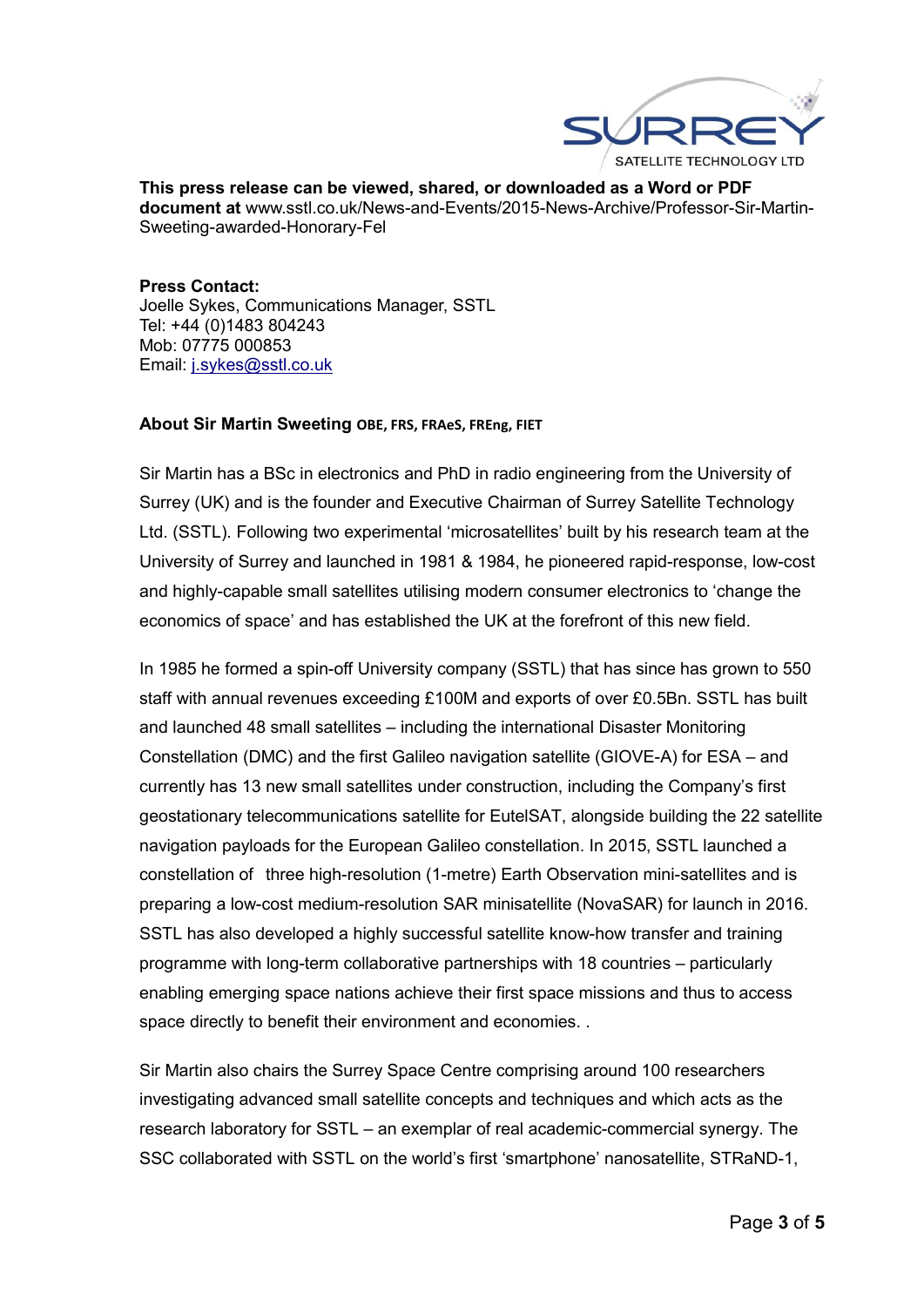

launched in February 2013 and launched a research nano-satellite for orbital debris mitigation in 2015.

Sir Martin has been appointed OBE and knighted by HM The Queen, elected a Fellow of the Royal Society and a Fellow of the Royal Academy of Engineering and received the prestigious von Karman Wings Award from CalTech/JPL. He is a member of the UK Space Agency Leadership Council and, in 2014, was identified by The Sunday Times as one of the UK's 20 most influential engineers and received the Chinese Academy of Sciences/COSPAR Jeoujang Jaw Award, recognising his contribution to international space development.

## **About the Royal Aeronautical Society**

The Royal Aeronautical Society (RAeS) is the world's only professional body dedicated to the entire aerospace community. The Society promotes the highest professional standards in all aerospace disciplines; provides specialist information; acts as a central forum for the exchange of ideas; and plays a leading role in influencing opinion on aerospace matters. Visit www.aerosociety.com for more information.

The Honorary Fellowship of the RAeS is the world's highest distinction for aerospace achievement and is awarded only for the most outstanding contributions to the aerospace profession.

#### **About SSTL**

Surrey Satellite Technology Limited (SSTL) is the world's leading small satellite company, delivering operational space missions for a range of applications including Earth observation, science and communications. The Company designs, manufactures and operates high performance satellites and ground systems for a fraction of the price normally associated with space missions, with 450 staff working on turnkey satellite platforms, space-proven satellite subsystems and optical instruments.

Since 1981, SSTL has built and launched 47 satellites for 20 international customers – as well as providing training and development programmes, consultancy services, and mission studies for ESA, NASA , international governments and commercial customers, with an innovative approach that is changing the economics of space.